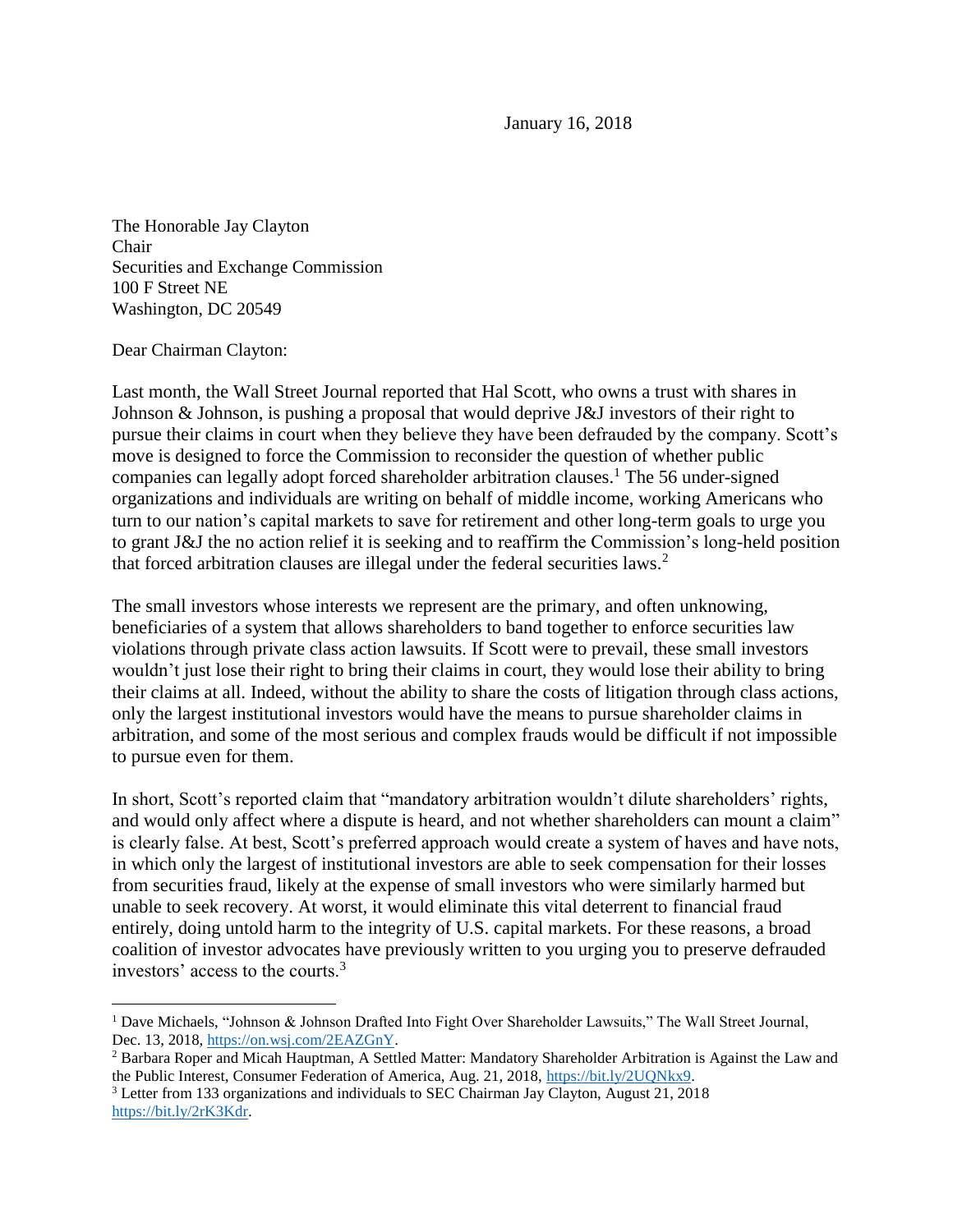As you know, SEC officials of both parties going back many decades have recognized that private litigation plays a vital role in compensating the victims of fraud and supplementing the SEC's own enforcement efforts. Former SEC Chairman Richard Breeden summed up the importance of the issue well when he stated that private lawsuits "are instrumental in recompensing investors who are cheated through the issuance of false and misleading information or by other means." If defrauded investors weren't able to hold wrongdoers accountable, he added, "investors would be far less willing to participate in our securities markets. This would limit the most important source, and raise the costs, of new capital for all American businesses."<sup>4</sup> As former SEC Chairmen William Donaldson and Arthur Levitt and former Commissioner Harvey Goldschmid wrote in a joint amicus brief, "Private cases, so long as they are well-grounded, are an important enforcement mechanism supplementing the SEC in the policing of our markets. Most often, the larger the frauds, the greater investors must rely on private cases to recover their losses."<sup>5</sup>

We recognize that you have previously stated that you did not wish to bring the issue of mandatory shareholder arbitration before the Commission,<sup>6</sup> but Scott has forced it upon you. The ideal outcome for investors would be for the staff to grant Johnson & Johnson's request to exclude the proposal from its proxy ballot on the grounds that it would violate federal securities laws, as they have done on several occasions in the past.<sup>7</sup> However, past statements by the division director, William Hinman, suggest that the Commission staff may have pre-judged the issue in favor of permitting forced arbitration.<sup>8</sup> That renders all the more important your pledge that any decision to change the Commission's long-standing policy would be made at the Commission level and only after an open and deliberative process.<sup>9</sup> Failure to grant Johnson  $\&$ Johnson the no action relief it has requested in a timely manner would in itself constitute a significant change in policy without the deliberative process you have pledged to undertake.

Any such change would raise numerous issues that demand the kind of careful deliberation you have promised. The question of whether forced arbitration is permitted is just the first of many

 $\overline{a}$ 

<sup>4</sup> SEC Chairman Richard Breeden, Private Litigation under the Federal Securities Laws, Hearings before the Senate Securities Subcommittee (1993) [https://bit.ly/2Miptpg.](https://bit.ly/2Miptpg)

<sup>5</sup> SEC Chairman William Donaldson, Chairman Arthur Levitt (D), Commissioner Harvey Goldschmid, Brief Amici Curiae of Former SEC Commissioners, Stoneridge Investment Partners, LLC v. Scientific-Atlantic, Inc, 552 U.S. 148 (2008[\) https://bit.ly/2nEFozM.](https://bit.ly/2nEFozM)

<sup>6</sup> See, e.g., Letter from SEC Chairman Jay Clayton to Rep. Carolyn Maloney et al, Apr. 24, 2018 ("I believe any decision would be facts and circumstances dependent and could inevitably divert a disproportionate share of the Commission's resources from the priorities I noted above. In short, this issue is not a priority for me.")

<sup>&</sup>lt;sup>7</sup> See, A Settled Matter at 15-19, discussing five separate instances in which the SEC has either refused to accelerate IPO filings for companies seeking to include mandatory arbitration clauses (Franklin First Financial Corp. in 1988 and The Carlyle Group LP in 2012) or granted no action relief, like that currently being requested by Johnson & Johnson, to permit companies to exclude mandatory arbitration proxy proposals (Alaska Air Group, Inc. in 2008 and Gannett Co., Inc. and Pfizer Inc., during the 2011-12 proxy season).

<sup>8</sup> Susan Antilla, Will Shareholders Lose the Right to Sue Over Corporate Fraud?, The Intercept, Aug. 21, 2018, [https://bit.ly/2GlcSz2.](https://bit.ly/2GlcSz2)

<sup>9</sup> Letter to Rep. Carolyn Maloney et al ("It is my view that if we are presented with this issue in the context of a registered IPO of a U.S. company. I would expect that any decision would involve Commission action (and not be made through delegated authority) and that the Commission would give the issue full consideration in a measured and deliberative manner.")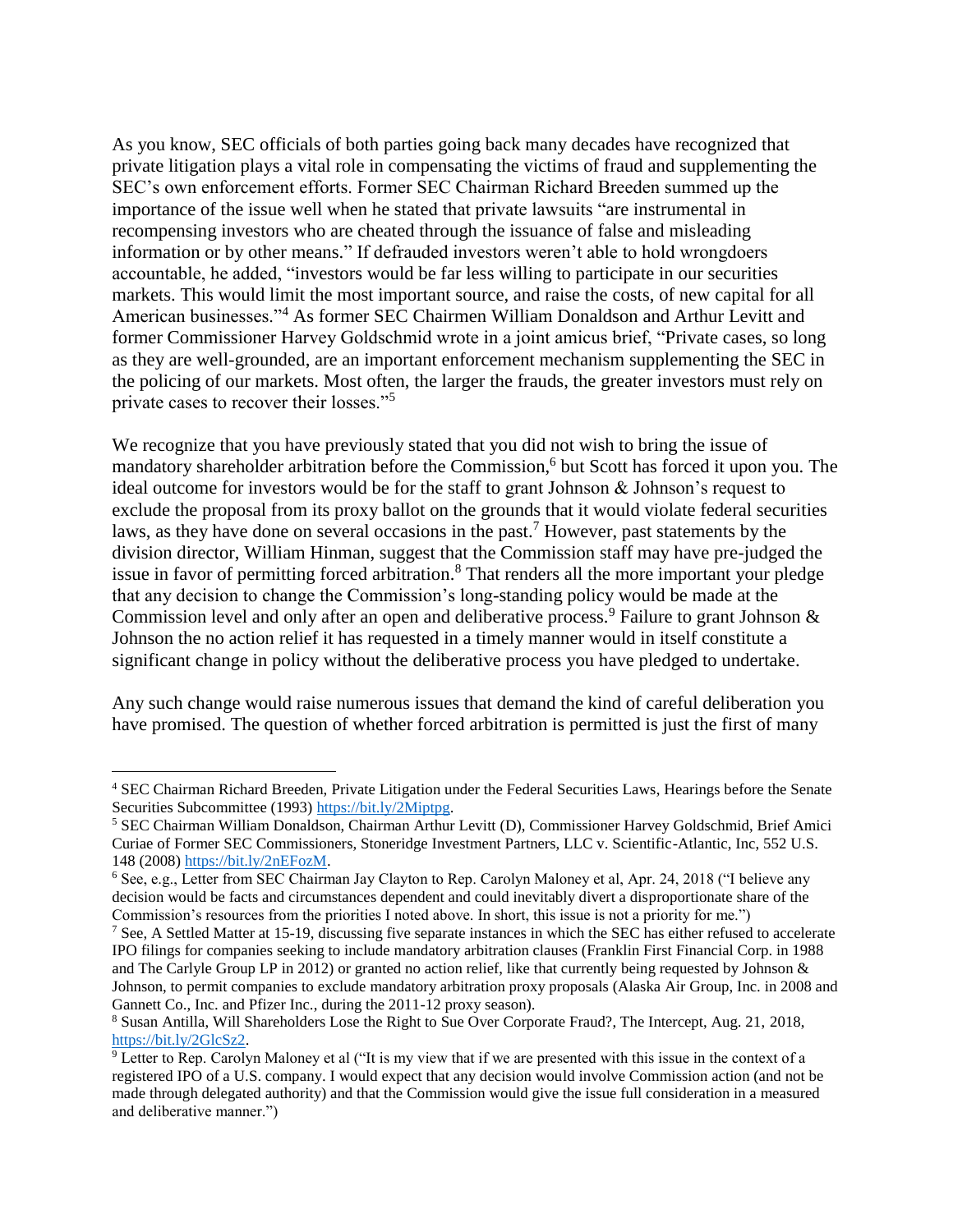issues the Commission would need to decide if it went down this path.<sup>10</sup> For example, if a forced arbitration clause were adopted by an already public company, such as Johnson & Johnson, what would be the effect on investors who bought their shares before the severe limitations in their rights for recovery were adopted? Would investors have adequate notice of the change? If the change impacted the stock price, would that change create any liability risks? If a company were to adopt a mandatory arbitration clause, and then engage in arbitration, how could this impact its disclosure processes? For example, would the existence of the arbitration itself create material, non-public information? And if it could, how would that be managed? These issues may quickly become remarkably complex, as some key shareholders bringing claims would have greater information than others. The Commission cannot reasonably change its long-standing policy regarding forced arbitration without careful consideration of these and a host of other complex issues raised by such a change.

Since news first emerged that some within the Commission were pushing for a change in Commission policy on forced shareholder arbitration,<sup>11</sup> a number of parties have weighed in in opposition to such a change. These have included Members of Congress, State Treasurers of both parties, the nation's leading securities law professors, institutional investors, and our own broad array of pro-investor organizations. Despite their disparate backgrounds and viewpoints, these individuals and organizations have shared a common message: private class action lawsuits provide an essential supplement to the Commission's own enforcement actions. By threatening that dual system of public and private enforcement, forced shareholder arbitration would weaken deterrence and undermine market integrity. That would be bad for investors, bad for the markets, and bad for the economy as a whole. We therefore look forward to working with you and your fellow commissioners to ensure that this important element of the investor protection arsenal is preserved.

Respectfully submitted,

## AFL-CIO

 $\overline{a}$ 

Alaska Public Interest Research Group Alliance for Justice American Association for Justice American Federation of State, County and Municipal Employees (AFSCME) Americans for Financial Reform Education Fund Arkansans Against Abusive Payday Lending Better Markets Center for American Progress Center for Justice & Democracy Center for Responsible Lending Colorado AFL-CIO Communications Workers of America (CWA) Congregation of Sisters of St. Agnes

 $10$  See, A Settled Matter, at 48-49 for a more detailed discussion of the issues that could arise if a public company were to adopt a forced arbitration clause through a bylaw change.

<sup>&</sup>lt;sup>11</sup> Benjamin Bain, SEC Weighs a Big Gift to Companies: Blocking Investor Lawsuits, Bloomberg, Jan. 26, 2018, [https://bloom.bg/2BvUfAL.](https://bloom.bg/2BvUfAL)